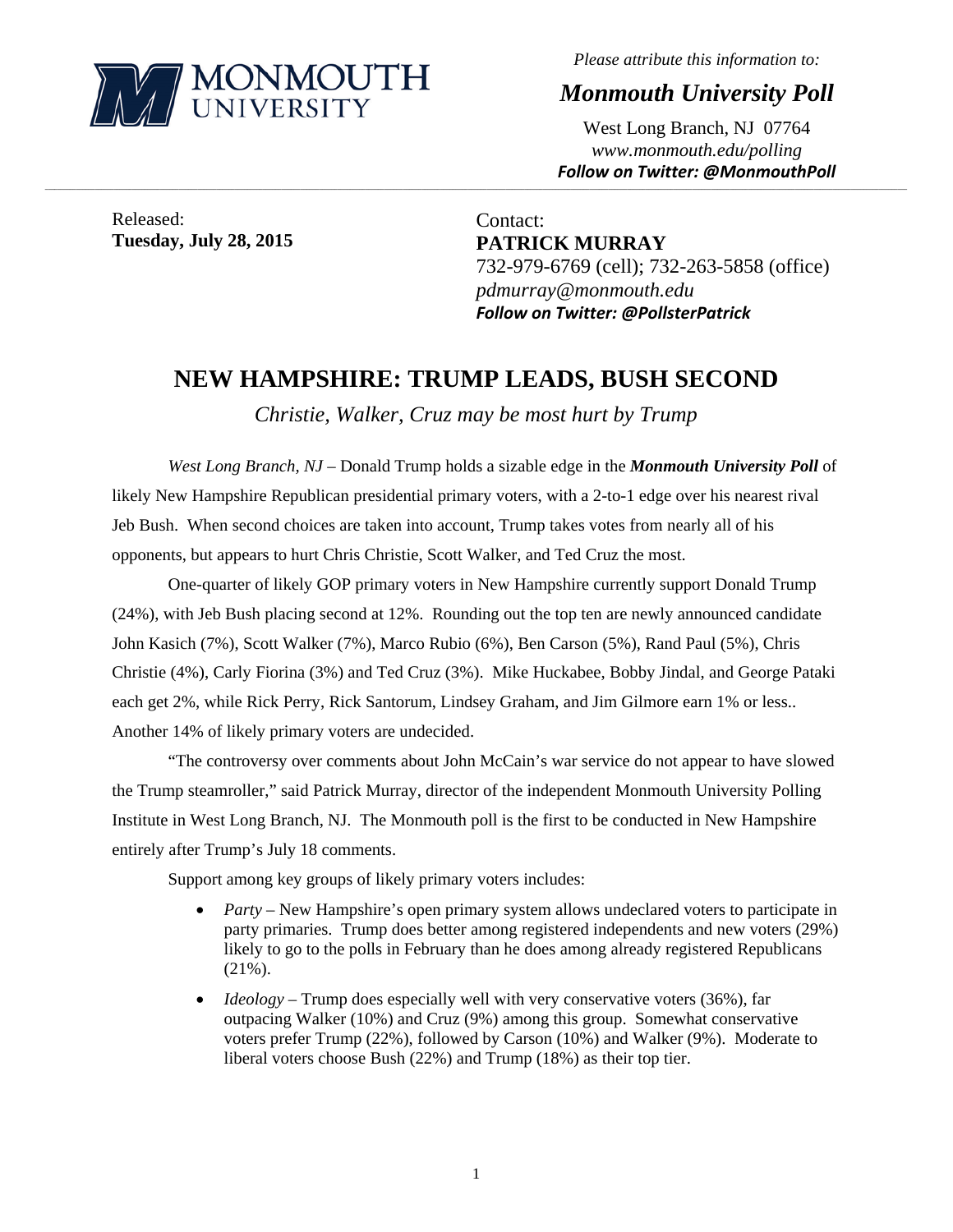- *Tea Party* Tea Party supporters back Trump (35%), with Walker (13%) a distant second. Non-Tea Party voters split their support between Trump (18%) and Bush (18%), followed by Kasich (8%).
- *Age* Trump (30%) has a clear lead over Paul (12%) and Bush (10%) among voters under 50 years old. Those age 50 and older prefer Trump (21%), Bush (13%), Walker (9%), and Kasich (9%).

Voters were also asked to name a second choice and spread that support chiefly among Bush (10%), Walker (10%), Christie (8%), Rubio (8%), and Trump (8%). If Trump was not in the race, more than 4-in-10 of his voters say they would switch their support to one of three candidates – Christie (15%), Walker (14%), or Cruz (14%). This could equate to another 3 or 4 percentage points in those candidates' overall support. Paul and Bush would pick up a couple of points if Trump was out of the race, while Huckabee, Fiorina, Rubio, Kasich, and Santorum might see a bump of one percentage point based on the second choice preferences of current Trump supporters.

About 1-in-7 (15%) likely voters in the New Hampshire GOP primary report having met or seen one of the candidates in person. About half that number (7%) say they have seen Chris Christie. No more than 3% name any of the other candidates.

"Despite spending much of his time there, Christie does much better as a second choice rather than the first pick in New Hampshire. It seems that Trump has stolen the New Jersey governor's 'telling it like it is' thunder," said Murray.

Looking at the fundamental strengths of the candidates, New Hampshire primary voters render a split decision on Donald Trump – 47% hold a favorable view and 44% have an unfavorable one. This result is slightly better than the 40% positive to 41% negative rating he received from Republicans across the country two weeks ago in a national *Monmouth University Poll* (bit.ly/1K1hXYi), but with higher negatives than the 47% to 35% rating he received from Iowa caucusgoers last week (bit.ly/1Kgsegk). Trump's Granite State primary voter favorable rating is similar among self-identified Republicans (47%) and independents (46%), but is much higher among very conservative voters (66%) than somewhat conservative (46%) and moderate to liberal (35%) voters. He also has higher ratings among men (53%) than women (40%).

The best net positive ratings in the field go to Scott Walker (57% favorable to 16% unfavorable), Marco Rubio (53% to 22%), Carly Fiorina (47% to 17%), John Kasich (45% to 15%), and Ben Carson (45% to 15%). Fiorina and Kasich do much better in New Hampshire than among Republicans nationally – Kasich had a 19% to 16% national rating two weeks ago and Fiorina's was 30% to 18%.

"John Kasich says he got into this race because he feels New Hampshire is winnable. It's too early to assess that likelihood, but he certainly has made an impact there since his announcement," said Murray.

2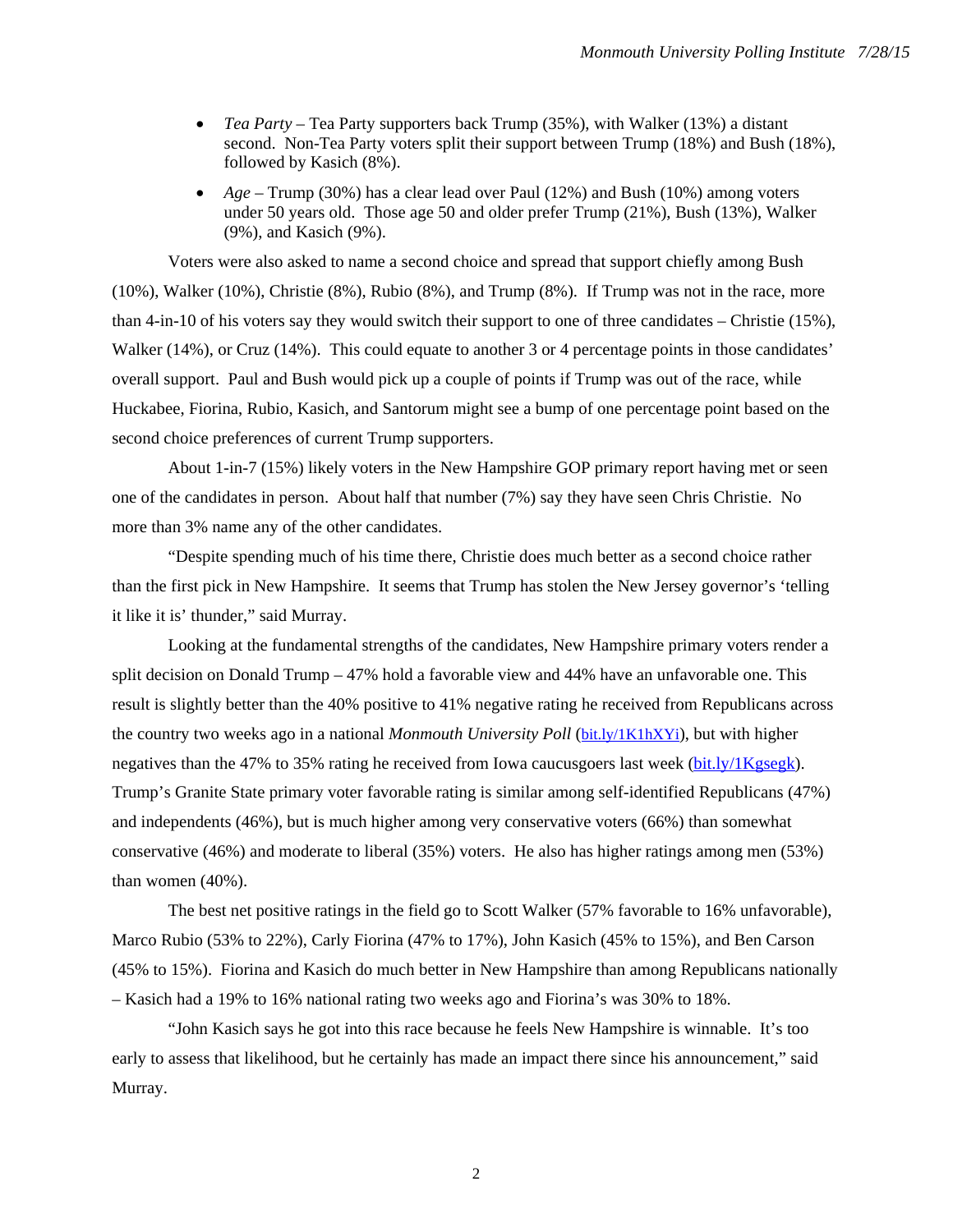Other candidates receiving a net positive rating include Jeb Bush (47% favorable to 37% unfavorable), Ted Cruz (44% to 32%), Rand Paul (43% to 31%), Mike Huckabee (42% to 33%), Chris Christie (42% to 40%), and Bobby Jindal (34% to 22%). Cruz and Huckabee do worse in New Hampshire than nationally – Cruz was at 48% to 16% among Republican voters across the country two weeks ago and Huckabee was at 53% to 23%. Christie, however, gets higher ratings from New Hampshire GOP voters than he does nationally (25% to 45%).

The remaining candidates earn net negative ratings from Granite State primary voters, including Rick Perry (33% favorable to 38% unfavorable), Rick Santorum (29% to 35%), George Pataki (20% to 39%), Lindsey Graham (20% to 42%), and Jim Gilmore (4% to 19%).

## *Issues in the 2016 GOP Nomination Contest*

When asked to choose the most important issue in deciding who they will support for the GOP nomination, New Hampshire primary voters select national security (25%) and the economy (23%) as their top concerns, followed by taxes and government spending (20%). Immigration (13%), social issues (8%) and education (3%) are seen as less important factors in the nomination contest. Voters who identify themselves as Republican (30%) partisans are more likely than self-identified independents (20%) to name national security as their top concern.

Voters were also presented with the opportunity to choose a second choice among these issues. When both the first and second choices are combined, the economy (49%) and national security (48%) remain on top. About 1-in-3 name taxes and spending (34%) and immigration (30%). Social issues (14%) and education (8%) trail in importance to voters.

The poll also found that New Hampshire primary voters are divided on how this year's large field of presidential contenders might impact the Republican Party. About one third (32%) say the number of candidates in the race is good for the party while 43% say it is bad for the party. Another 22% say it has no impact.

The *Monmouth University Poll* was conducted by telephone from July 23 to 26, 2015 with 467 New Hampshire voters likely to vote in the Republican presidential primary. This sample has a margin of error of +4.5 percent. The poll was conducted by the Monmouth University Polling Institute in West Long Branch, NJ.

3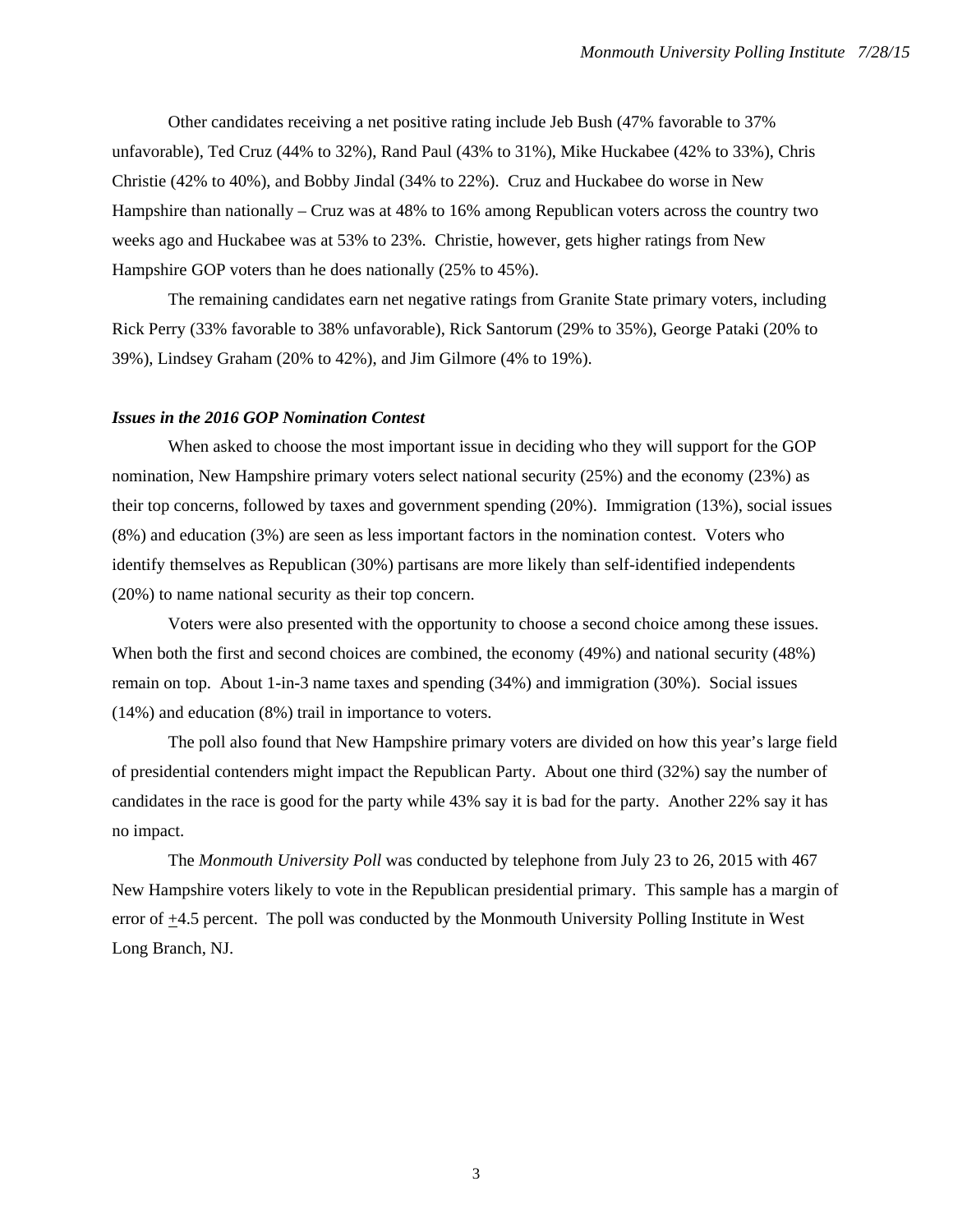## **DATA TABLES**

## *The questions referred to in this release are as follows:*

(\* Some columns may not add to 100% due to rounding.)

- 1. Who would you support if the presidential primary was being held today and the candidates for the Republican nomination were – [*NAMES WERE ROTATED*]
- 2. And who would be your second choice?

|                       | <b>FIRST</b>  | <b>SECOND</b> |
|-----------------------|---------------|---------------|
|                       | <b>CHOICE</b> | <b>CHOICE</b> |
| Jeb Bush              | 12%           | 10%           |
| Ben Carson            | 5%            | 2%            |
| <b>Chris Christie</b> | 4%            | 8%            |
| <b>Ted Cruz</b>       | 3%            | 5%            |
| Carly Fiorina         | 3%            | 4%            |
| Jim Gilmore           | <1%           | 0%            |
| Lindsey Graham        | <1%           | 1%            |
| Mike Huckabee         | 2%            | 3%            |
| <b>Bobby Jindal</b>   | 2%            | 1%            |
| John Kasich           | 7%            | 5%            |
| George Pataki         | 2%            | 2%            |
| Rand Paul             | 5%            | 4%            |
| <b>Rick Perry</b>     | 1%            | 1%            |
| Marco Rubio           | 6%            | 8%            |
| <b>Rick Santorum</b>  | 1%            | 2%            |
| Donald Trump          | 24%           | 8%            |
| Scott Walker          | 7%            | 10%           |
| (VOL) Other           | 0%            | 1%            |
| (VOL) No one          | n/a           | 8%            |
| (VOL) Undecided       | 14%           | 18%           |

3. I'm going to read you a few names of people who are running for president in 2016. Please tell me if your general impression of each is favorable or unfavorable, or if you don't really have an opinion. [*NAMES WERE ROTATED*]

|                                           | Favorable | Unfavorable | No opinion |
|-------------------------------------------|-----------|-------------|------------|
| Former Florida Governor Jeb Bush          | 47%       | 37%         | 16         |
| Commentator and Doctor Ben Carson         | 45%       | 15%         | 40%        |
| New Jersey Governor Chris Christie        | 42%       | 40%         | 19%        |
| <b>Texas Senator Ted Cruz</b>             | 44%       | 32%         | 24%        |
| Businesswoman Carly Fiorina               | 47%       | 17%         | 36%        |
| Former Virginia Governor Jim Gilmore      | 4%        | 19%         | 77%        |
| South Carolina Senator Lindsey Graham     | 20%       | 42%         | 38%        |
| Former Arkansas Governor Mike Huckabee    | 42%       | 33%         | 25%        |
| Louisiana Governor Bobby Jindal           | 34%       | 22%         | 44%        |
| Ohio Governor John Kasich                 | 45%       | 15%         | 40%        |
| Former New York Governor George Pataki    | 20%       | 39%         | 41%        |
| Kentucky Senator Rand Paul                | 43%       | 31%         | 25%        |
| Former Texas Governor Rick Perry          | 33%       | 38%         | 30%        |
| Florida Senator Marco Rubio               | 53%       | 22%         | 25%        |
| Former Pennsylvania Senator Rick Santorum | 29%       | 35%         | 36%        |
| Businessman Donald Trump                  | 47%       | 44%         | 9%         |
| Wisconsin Governor Scott Walker           | 57%       | 16%         | 27%        |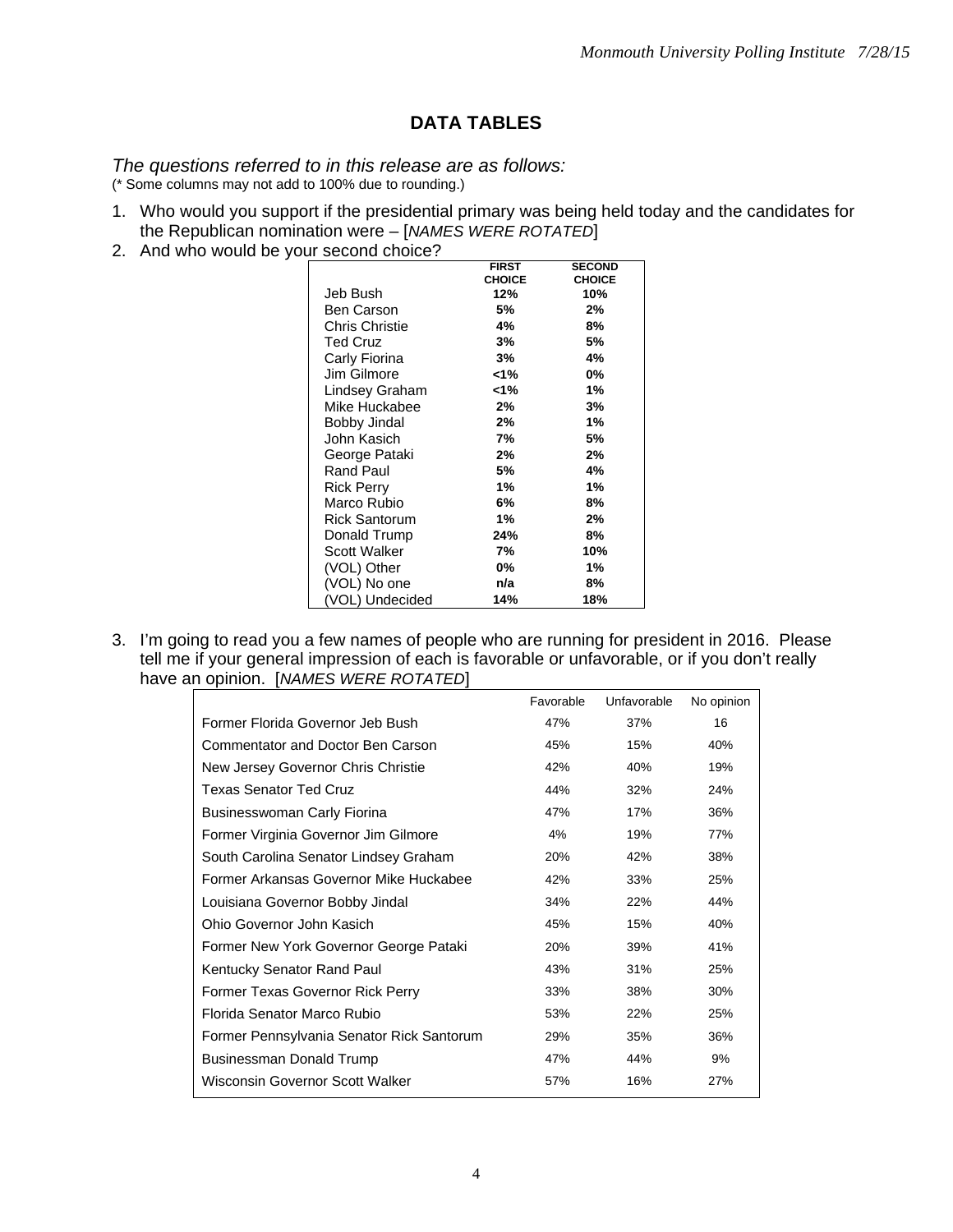4. Do you think the number of candidates who are currently running for the Republican nomination is good for the party, is bad for the party, or does it have no impact?

|                    | <b>TOTAL</b> |
|--------------------|--------------|
| Good for the party | 32%          |
| Bad for the party  | 43%          |
| No impact          | 22%          |
| (VOL) Don't know   | 3%           |

- 5. Which of the following issues is the most important to you in deciding who to support for the Republican nomination? [*ITEMS WERE ROTATED*]
- 6. And which is the second most important?

|                                                      | <b>FIRST</b><br><b>CHOICE</b> | <b>SECOND</b><br><b>CHOICE</b> | <b>Combined</b><br>$1st$ and $2nd$ |
|------------------------------------------------------|-------------------------------|--------------------------------|------------------------------------|
| Immigration                                          | 13%                           | 17%                            | 30%                                |
| The economy                                          | 23%                           | 26%                            | 49%                                |
| National security                                    | 25%                           | 23%                            | 48%                                |
| Social issues like abortion and<br>same-sex marriage | 8%                            | 6%                             | 14%                                |
| Taxes and government spending                        | 20%                           | 14%                            | 34%                                |
| Education and the Common Core                        | 3%                            | 5%                             | 8%                                 |
| (VOL) All equally important                          | 6%                            | 1%                             | n/a                                |
| (VOL) Other                                          | $0\%$                         | 0%                             | n/a                                |
| (VOL) Don't know                                     | 1%                            | 1%                             | n/a                                |

7. Have you had the opportunity to meet or see any of the candidates for president in person, or not?

|                  | <b>TOTAL</b> |
|------------------|--------------|
| Yes              | 15%          |
| No               | 85%          |
| (VOL) Don't know | $0\%$        |

8. *If YES:* Which ones? *[MULTIPLE RESPONSES ACCEPTED.]*

|                 | <b>TOTAL</b> |
|-----------------|--------------|
| Jeb Bush        | 3%           |
| Ben Carson      | 3%           |
| Chris Christie  | 7%           |
| <b>Ted Cruz</b> | 1%           |
| Carly Fiorina   | 3%           |
| Jim Gilmore     | 1%           |
| Lindsey Graham  | 2%           |
| Mike Huckabee   | 1%           |
| Bobby Jindal    | 2%           |
| John Kasich     | 3%           |
| George Pataki   | 1%           |
| Rand Paul       | 3%           |
| Rick Perry      | 2%           |
| Marco Rubio     | 3%           |
| Rick Santorum   | 1%           |
| Donald Trump    | 3%           |
| Scott Walker    | 2%           |